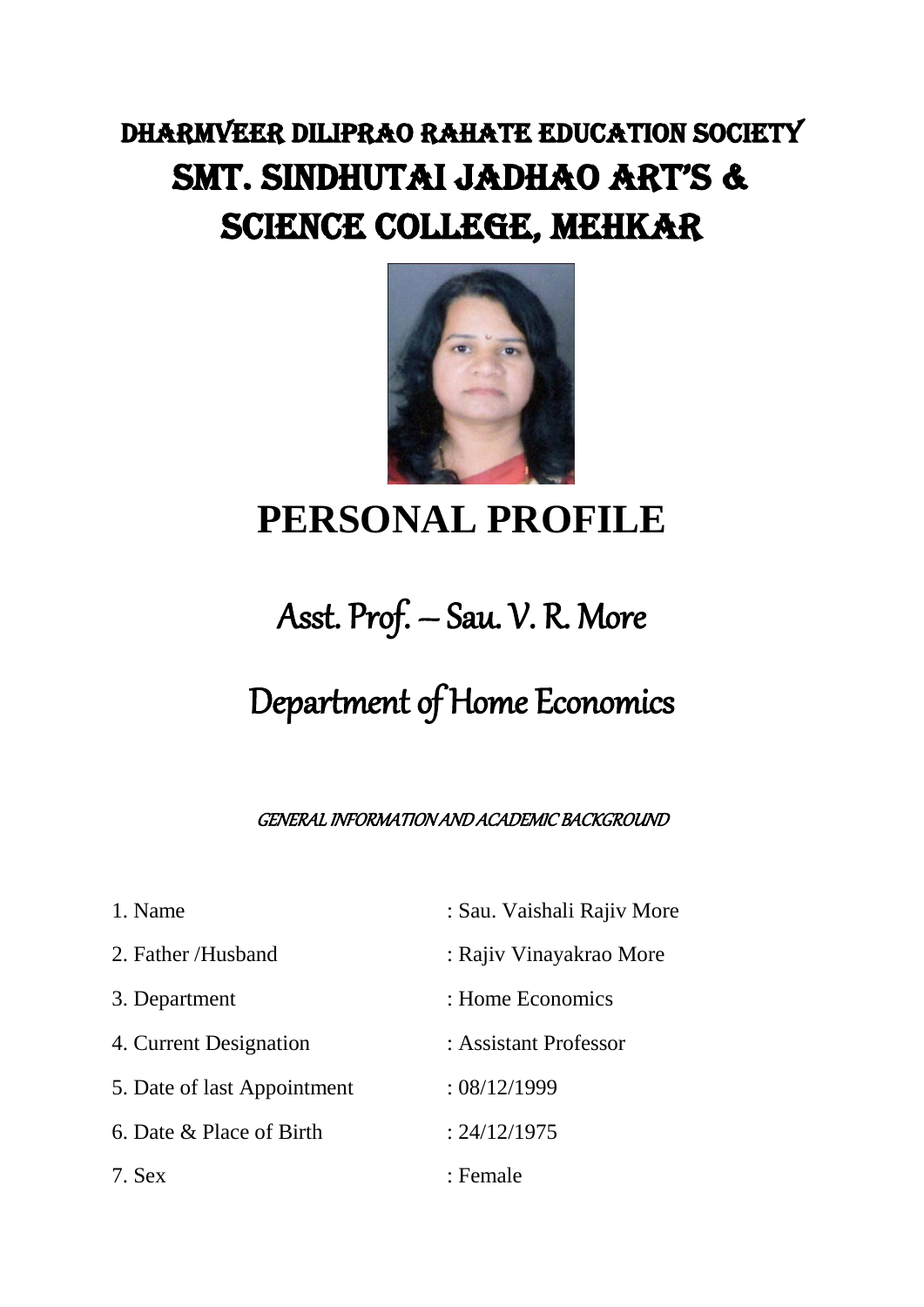| 8. Marital status              | : Married                       |
|--------------------------------|---------------------------------|
| 9. Nationality                 | : Indian                        |
| 10. Indicate whether belongs   |                                 |
| to SC/ST/OBC category          | $:$ OBC                         |
| 11. Address for correspondence | : Shivaji Nagar, Mehkar Dist-   |
|                                | Buldana . 443301 (M.S.)         |
| 12. Permanent Address          | : Shivaji Nagar, Mehkar Dist-   |
|                                | Buldana . 443301 (M.S.)         |
| 13. Telephone No.              | : 9767079916                    |
| 14. Email                      | : vaishalirmore $24@$ gmail.com |

### **Academic Qualifications : (Metric onwards till post graduation)**

| Sr.<br>No. | <b>Examination</b> | Name of the Board /<br>University | <b>Year of</b><br><b>Passing</b> | $%$ of<br><b>Marks</b><br>Obtain | Division /<br>Class /<br>Grade |
|------------|--------------------|-----------------------------------|----------------------------------|----------------------------------|--------------------------------|
|            | S.S.C              | Nagpur Board                      | 1990                             | 51.42%                           |                                |
| 2.         | H.S.C              | Nagpur Board                      | 1992                             | 54.00%                           |                                |
| 3.         | B.A.               | Amravati University               | 1995                             | 55.00%                           |                                |
| 4.         | M.A.               | Amravati University               | 1997                             | 58.00%                           |                                |

### **Research Degree :**

| Sr.<br>No. | <b>Degrees</b> | <b>Title</b> | Date of<br>Award         | <b>University</b>        |
|------------|----------------|--------------|--------------------------|--------------------------|
|            | M. Phil.       | <b>Nil</b>   | $\overline{\phantom{a}}$ | $\overline{\phantom{a}}$ |
| ۷.         | Ph.D.          | <b>Nil</b>   | $\overline{\phantom{a}}$ | $\overline{\phantom{a}}$ |
| J.         | D.Sc./D.Litt.  | Nil          | $\overline{\phantom{a}}$ | $\overline{\phantom{a}}$ |

### **Posts held after appointment at this institution :**

| <b>Designation</b>     | <b>Department</b> | Date of actual Joining |         | Grade          |
|------------------------|-------------------|------------------------|---------|----------------|
|                        |                   | From                   | To      |                |
| Lecturer               | Home              | 08/12/1999             | Onwards | $6000 - 275 -$ |
|                        | Economics         |                        |         | 13300          |
| <b>Assistant Prof.</b> | Home              | 08/12/2005             | Onwards | 15600-         |
|                        | Economics         |                        |         | 39100+AGP      |
|                        |                   |                        |         | 7000           |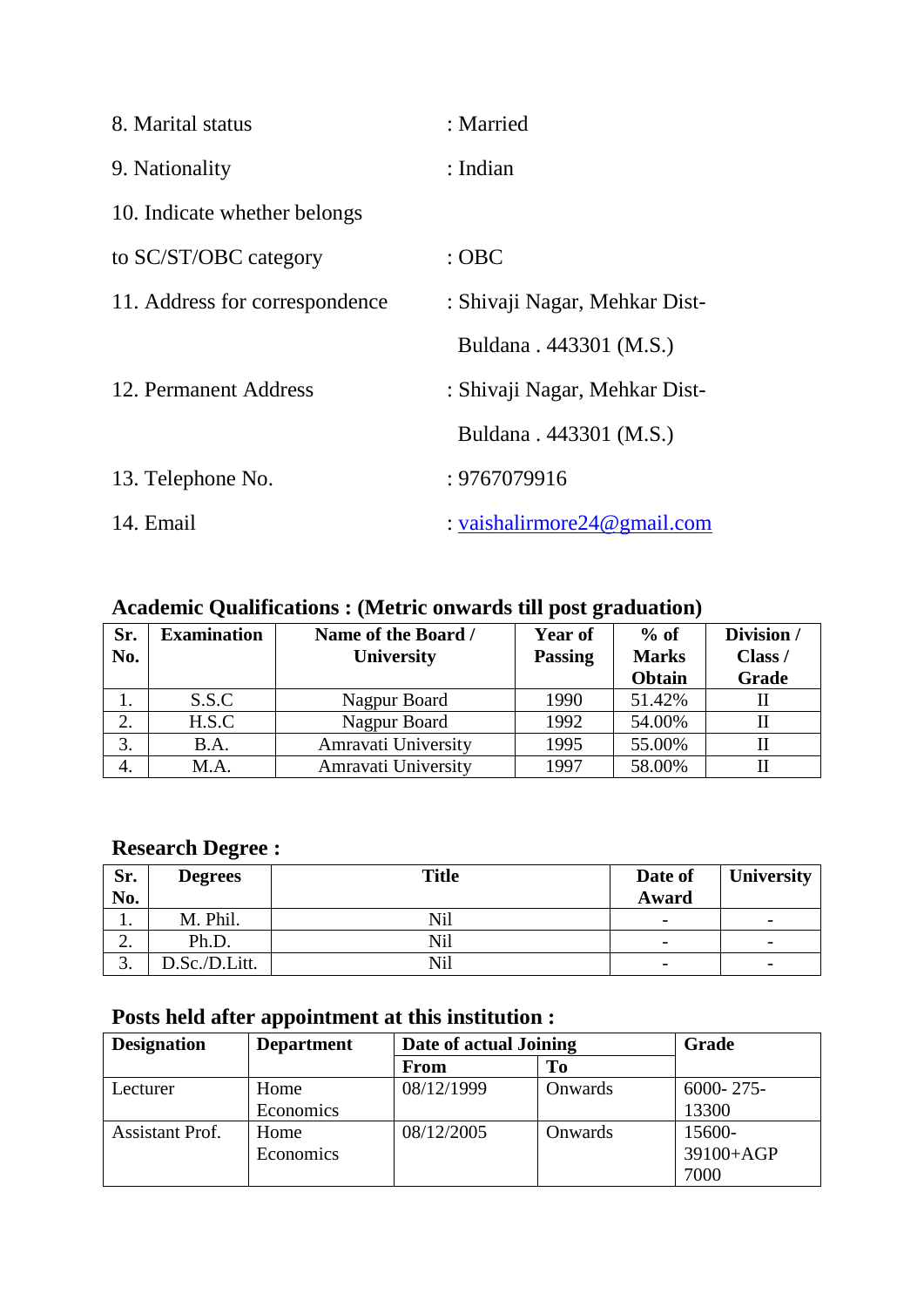| <b>Assistant Prof.</b> | Home      | 08/12/2010 | Jnwards | 15600-      |
|------------------------|-----------|------------|---------|-------------|
|                        | Economics |            |         | $39100+AGP$ |
|                        |           |            |         | 8000        |

### **Period of Teaching Experience :** U.G. Classes – 20 Years

#### **Academic Staff College Orientation / Refresher Course attended :**

| <b>Name of the Course</b> | <b>Place</b>   | <b>Duration</b> | <b>Sponsoring Agency</b> |
|---------------------------|----------------|-----------------|--------------------------|
| <b>Orientation Course</b> | ASC, Dr. BAMU, | $01.10.2005$ to | <b>UGC</b>               |
|                           | Aurangabad     | 28.10.2005      |                          |
| Refresher Course          | ASC, Dr. BAMU, | 31.03.2006 to   | <b>UGC</b>               |
|                           | Aurangabad     | 24.04.2006      |                          |
| <b>Refresher Course</b>   | ASC, RTMU,     | 12.11.2014 to   | <b>UGC</b>               |
|                           | Nagpur         | 02.12.2014      |                          |
| <b>Short Term Course</b>  | HRDC SGBAU,    | 03.12.2018 to   | <b>UGC</b>               |
|                           | Amravati       | 08.12.2018      |                          |

#### **Attended National/International Level Conference / Seminar :**

| Sr.            | <b>Event</b> | <b>National/International</b> | <b>Organized by</b> | <b>Theme</b>           | <b>Date</b> |
|----------------|--------------|-------------------------------|---------------------|------------------------|-------------|
| No.            |              | Level                         |                     |                        |             |
| 1              | Seminar      | National                      | Smt. Nankibai       | Health,                | 20,21       |
|                |              |                               | Wadhwani Kala       | Physical               | Aug.        |
|                |              |                               | Mahavidyalaya,      | Activity and           | 2016        |
|                |              |                               | Yavatmal            | Chronic                |             |
|                |              |                               |                     | <b>Diseases</b>        |             |
| $\overline{2}$ | Conference   | National                      | Vyankatesh Arts &   | Changing               | 23          |
|                |              |                               | Science College,    | Trends &               | Dec.        |
|                |              |                               | Deulgaon Raja       | Issues in              | 2017        |
|                |              |                               |                     | <b>Indian Politics</b> |             |
| 3              | Conference   | National                      | B.B. Arts, N.B.     | Role of Home           | 31          |
|                |              |                               | Commerce, & B.P.    | Economics I            | Jan.        |
|                |              |                               | Science College,    | women's                | 2018        |
|                |              |                               | Digras              | Empowerment            |             |
| $\overline{4}$ | Seminar      | <b>State</b>                  | Women's College of  | Health and             | 6,7         |
|                |              |                               | Home Science, Loni  | Nutritional            | Feb.        |
|                |              |                               | Dist Ahmednagar     | Status of              | 2018        |
|                |              |                               |                     | woman                  |             |
| 5              | Workshop     | District                      | Bagwan Baba Arts &  | <b>NAAC</b>            | 27          |
|                |              |                               | Commerce College,   | Assessment             | Mar.        |
|                |              |                               | Lonar               |                        | 2018        |
| 6              | Conference   | National                      | Arts & Science      | Indian Woman           | 25          |
|                |              |                               | College, Chincholi  |                        | Aug.        |
|                |              |                               |                     | Opportunities          | 2018        |
|                |              |                               |                     | and                    |             |
|                |              |                               |                     | Challenges             |             |
| $\overline{7}$ | Conference   | National                      | Gawande College,    | Contemporary           | 24          |
|                |              |                               | Sakharkheda         | Innovation in          | Apr.        |